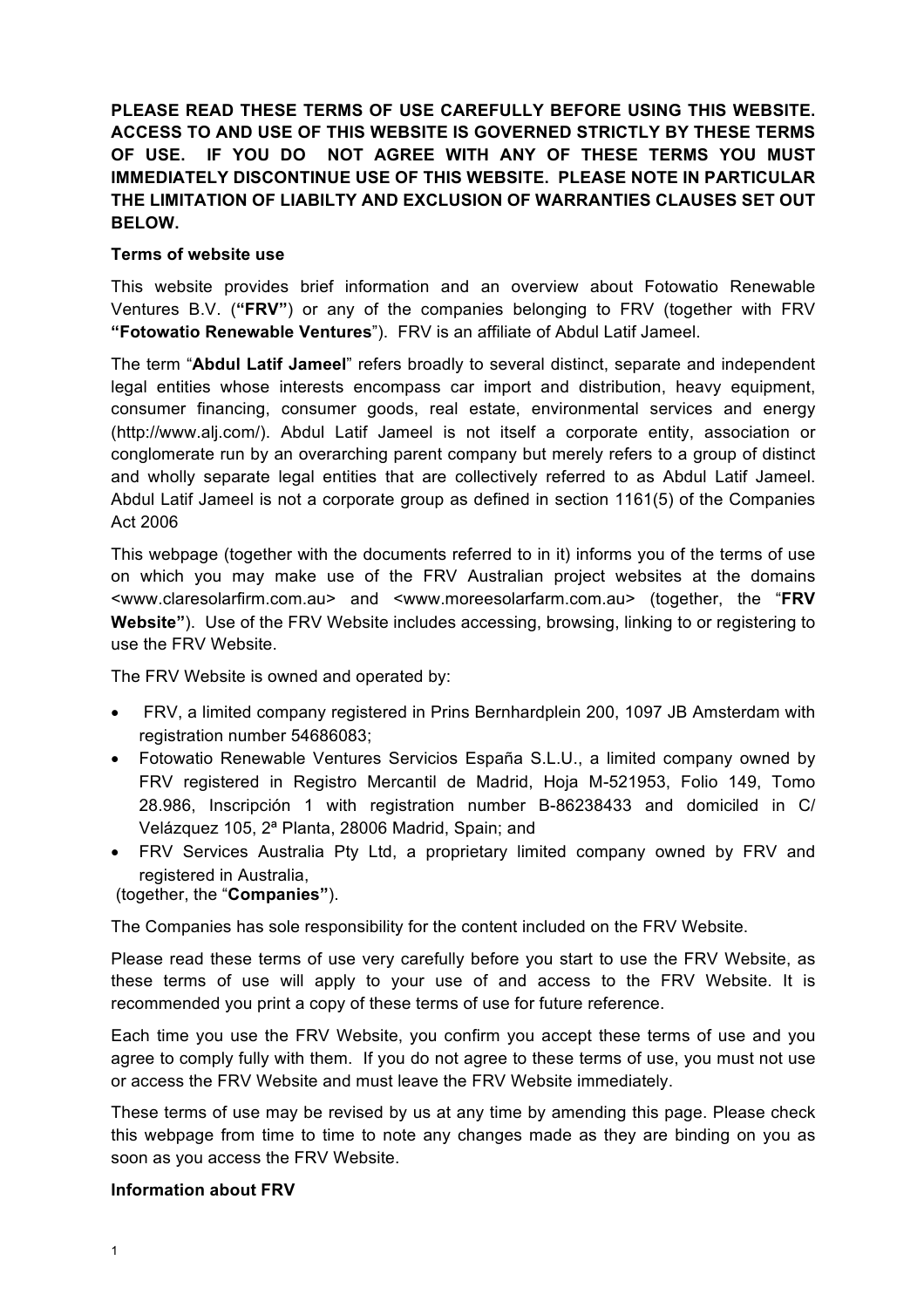For any enquiries related to any particular entity mentioned on the FRV Website or for any specific enquiries related to FRV's interests please email infoaustralia@frv.com.

The actual corporate arrangements of the companies permitted under licence to display the name and logo of FRV and Abdul Latif Jameel is complex and varied. Such corporate arrangements are not intended to be, nor are dealt with in detail via the information on the FRV Website. The information is provided as an approximate guide only.

# **Other applicable terms**

These terms of use refer to the following additional terms, which also apply to your use of the FRV Website and which, by using the FRV Website, you agree to comply with:

- i. Privacy Policy **[INSERT AS LINK TO PRIVACY POLICY]**, which sets out the terms on which any personal data collected (if any) from you, or which you provide, via the FRV Website is processed.
- ii. Accessibility Policy **[INSERT AS LINK TO ACCEPTABLE USE POLICY]**, which sets out the availability of the FRV Website to users with special needs.
- iii. Cookie Policy **[INSERT AS LINK TO COOKIE POLICY]**, which sets out information about the use of cookies on the FRV Website.

# **Accessing and using the FRV Website**

It is not guaranteed that the FRV Website, or any content on it, will always be available or be uninterrupted. Access to the FRV Website is permitted on a temporary "as is" basis. All or any part of the FRV Website, without notice, may be suspended, withdrawn, discontinued or changed. FRV will not be liable to you if for any reason the FRV Website is unavailable (temporarily or permanently) at any time or for any period.

You are responsible for making all arrangements necessary for you to have access to the FRV Website. You are also responsible for ensuring that all persons who access the FRV Website through your Internet connection are made fully aware of these terms of use and other applicable terms and conditions, and that they comply fully with them.

You may use the FRV Website only for lawful purposes. You acknowledge and agree you may not use the FRV Website:

- i. In any way that breaches any applicable local, national or international law or regulation.
- ii. In any way that is unlawful or fraudulent, or has any unlawful or fraudulent purpose or effect.
- iii. For the purpose of harming or attempting to harm minors in any way.
- iv. To send, knowingly receive, upload, download, use or re-use any material which does not comply with the Content Standards (see below).
- v. To post advertisements or to promote third party websites.
- vi. To transmit, or procure the sending of, any unsolicited or unauthorised advertising or promotional material or any other form of similar solicitation (spam).
- vii. To transmit any data, send or upload any material that contains viruses, Trojan horses, worms, time-bombs, keystroke loggers, spyware, adware or any other harmful programs or similar computer code designed to adversely affect the operation of any computer software or hardware.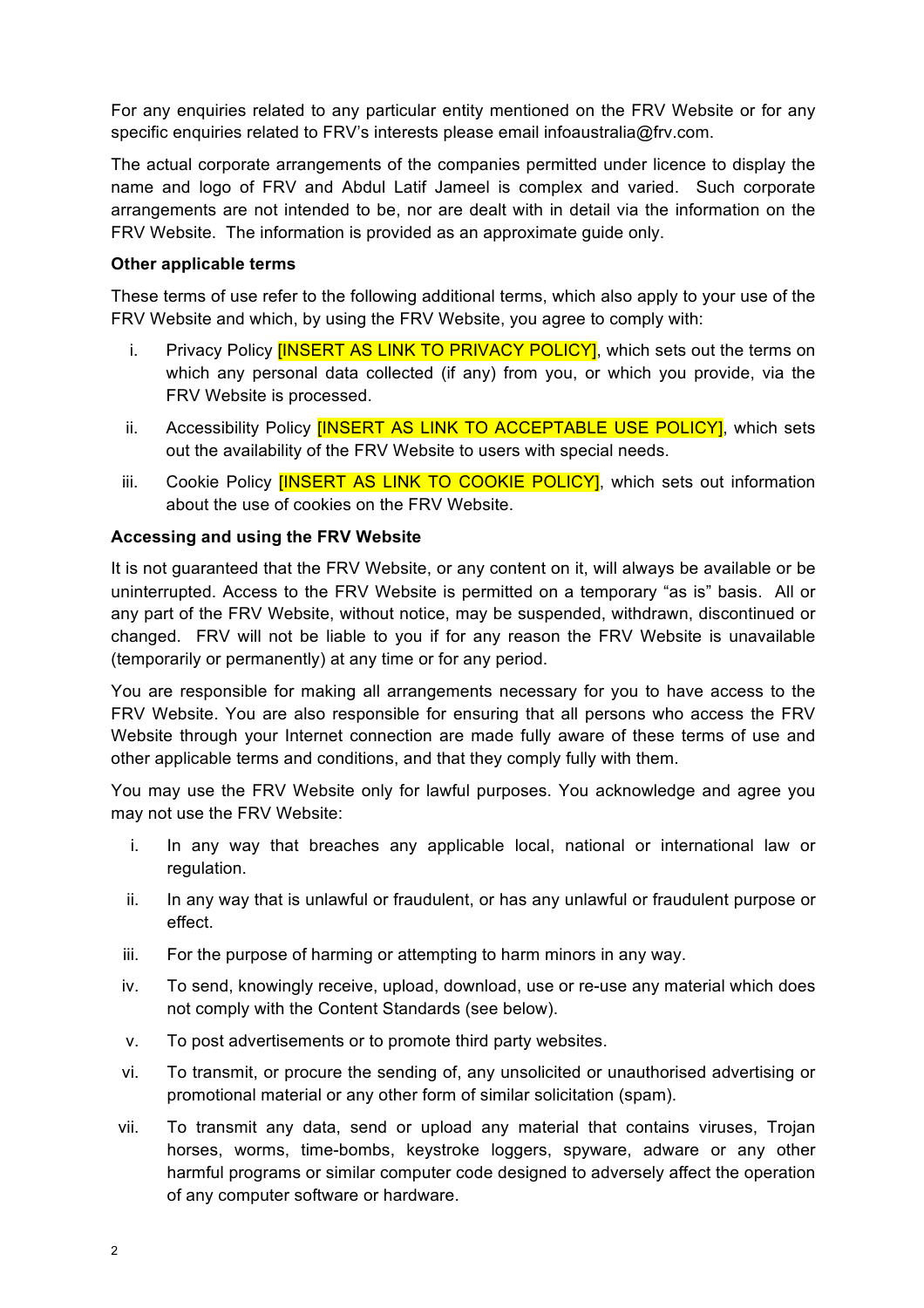You also acknowledge and agree:

- i. Not to reproduce, duplicate, copy or re-sell any part of the FRV Website in contravention of the provisions of these terms of website use.
- ii. Not to direct web traffic away from the FRV Website.
- iii. Not to access without authority, interfere with, damage or disrupt:
	- a. any part of the FRV Website;
	- b. any equipment (including any server) or network on which the FRV Website is stored;
	- c. any software used in the provision of the FRV Website;
	- d. any server, computer or database connected to the FRV Website; or
	- e. any equipment or network or software owned or used by any third party.
- iv. Not to misuse the FRV Website by knowingly introducing viruses, Trojans, worms, logic bombs or other material which is malicious or technologically harmful.
- v. Not to attack the FRV Website via a denial-of-service attack or a distributed denial-of service attack. By breaching this provision, you would commit a criminal offence under the Computer Misuse Act 1990 or any other applicable law in the corresponding territory. FRV may report any such breach to the relevant law enforcement authorities and will co-operate with those authorities by disclosing your identity to them. In the event of such a breach, your right to use the FRV Website may be ceased immediately.
- vi. Not to disguise or interfere in any way with the IP address of the computer you are using to access the FRV Website or otherwise take steps to prevent the identification of the actual IP address of the computer you are using whilst accessing the FRV Website.

FRV does not guarantee that the FRV Website will be secure or free from bugs, viruses or other technologically harmful material. You are responsible for configuring your information technology, computer programmes, software and platform in order to access the FRV Website in a manner you deem appropriate and secure. You should use your own virus protection software.

# **Security**

Internet transmissions are never completely private or secure and there is a risk, therefore, that any message or information sent via the FRV Website should be treated as nonconfidential and may be intercepted and potentially read by others. FRV will have no liability to you in respect of any transmissions you send to it and you do so entirely at your own risk.

# **Intellectual property rights and using the content of the FRV Website**

The Companies are the owners or the licensees of the FRV Website, all content of the FRV Website, all the material published on the FRV Website, any FRV newsletter, updates, eshots and emails and any FRV social media or informational updates and/or postings ("**Content**"), and all intellectual property rights in the Content. The Content is protected by copyright laws and treaties around the world. All such rights are fully reserved by the Companies.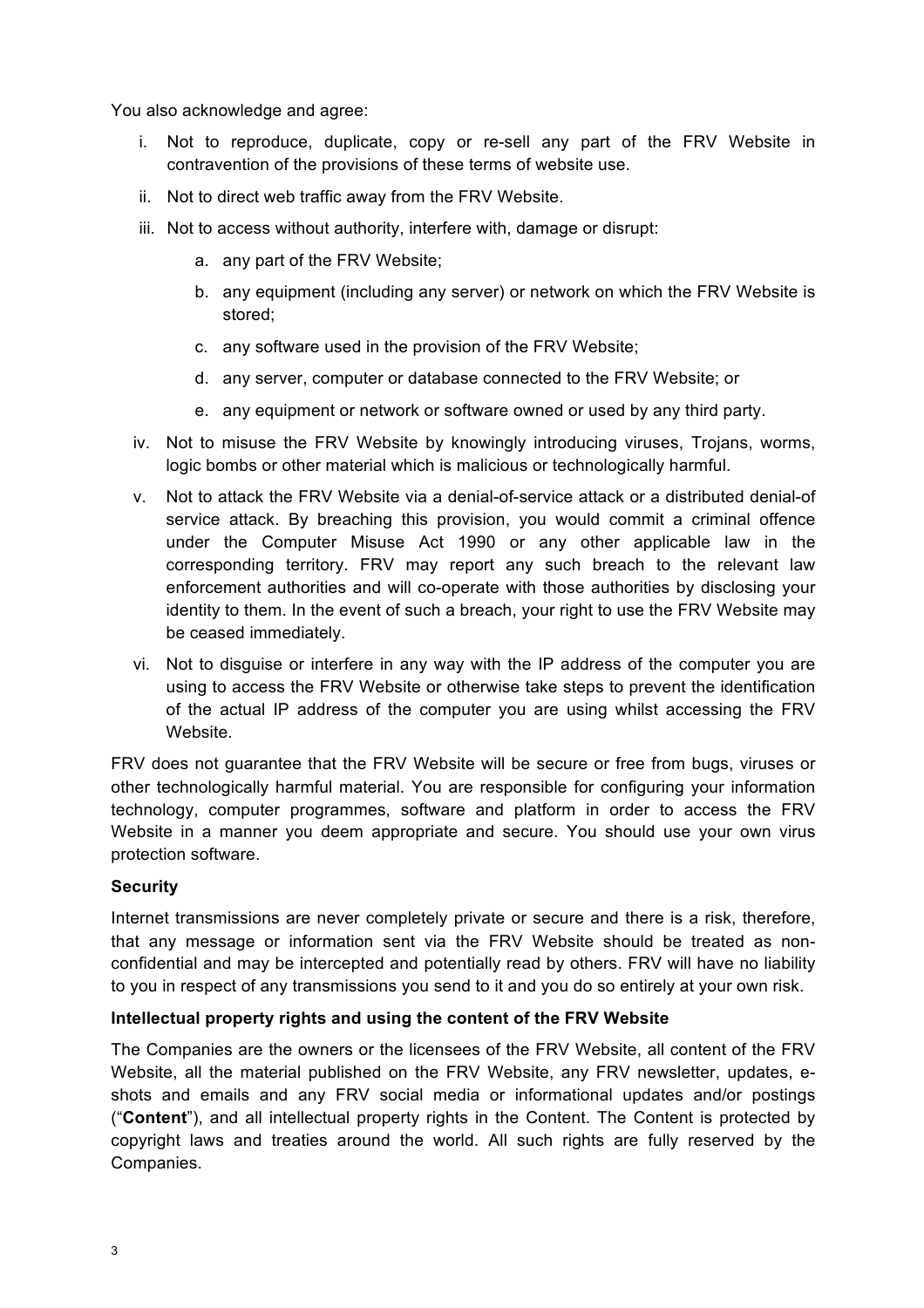FRV and Abdul Latif Jameel businesses' own rights throughout the world in various trade marks (registered and unregistered), service marks, graphics, logos, designs, page headers, button icons, scripts and service names ("**ALJ Trade Marks**").

Any unauthorised use of any of the FRV and ALJ Trade Marks will constitute a violation of FRV and Abdul Latif Jameel rights in these Trade Marks. Your use of the FRV Website grants you no right or licence to reproduce or otherwise use any FRV Trade Marks or third party trade marks.

Any copying or downloading of any Content will not transfer title to that Content to you nor grant you any licence to use that Content for non-personal purposes. You must not use any part of the Content for non-personal purposes, such as commercial purposes, without obtaining a prior written licence to do so from the Companies, which will be granted in the Companies' absolute discretion.

You must not exploit the whole or part of any Content without the Companies' prior written permission (to be determined in its absolute discretion) including (but not limited to):

- i. you must not modify copies of any Content you have printed off or downloaded in any way;
- ii. you must not use any illustrations, photographs, video or audio sequences or any graphics separately from any accompanying text;
- iii. you must not remove any copyright or other proprietary notices from copied or downloaded Content;
- iv. you must not use the Content in any way which is fraudulent or unlawful;
- v. you must not rely on the Content as being entirely accurate, complete or up to date; and/or
- vi. you must not use the Content in a manner which does not comply fully with these terms of use.

If you print off, copy, download, modify or link any part of the Content available via the FRV Website in breach of these terms of use, your right to use the FRV Website may be ceased immediately and you must, at the Companies' option, return or destroy any copies (electronic or otherwise) of the materials you have made.

# **Links**

Where the FRV Website contains links to other sites and resources provided by third parties, these links are provided for your information only. The Companies have, unless explicitly indicated otherwise, no control over the content of those sites or resources and has no rights in the content of those sites or in the resources. The Companies assume no responsibility for the content of websites linked on the FRV Website. Such links should not be interpreted as endorsement by Abdul Latif Jameel of those linked websites.

You must not link to the FRV Website home page without the Companies' prior written permission to be determined in its absolute discretion. The FRV Website must not be framed on any other site.

In the event you are granted prior written permission to link to the FRV Website home page, you must:

i. only link to the FRV Website home page;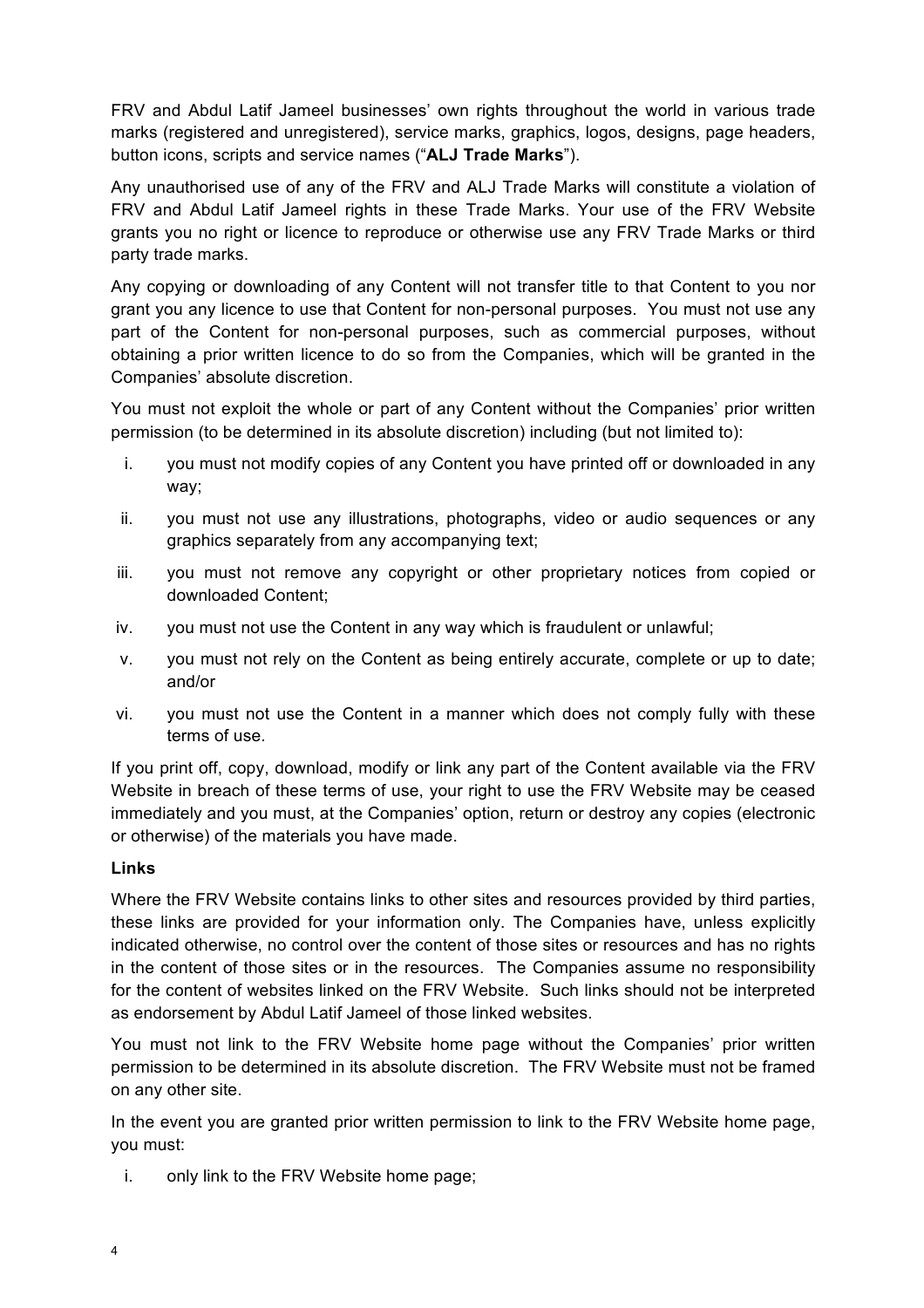- ii. only link in a way that is fair and legal and does not damage the Companies' and/or FRV's reputation nor takes advantage of that reputation;
- iii. not establish a link in such a way as to suggest any form of association, approval or endorsement on the part of FRV where none exists;
- iv. not establish a link to the FRV Website in any website not owned by you; and
- v. ensure the website in which you are linking must comply in all respects with the Content Standards (see below).

The Companies reserve the right to withdraw linking permission without notice.

### **Interactive Services**

From time to time, informational updates and other interactive services may be provided on the FRV Website ("**Interactive Services**" or "**Platform**"). The Platform will provide information about FRV's goods and services. The Platform is operated, controlled and moderated by the FRV PR and media team. FRV does not review and approve content included within the Platform prior to such content going live. FRV does not actively monitor and will not censor content, except in circumstances detailed in the Content Standards (see below).

Where another Interactive Service is provided, clear information will be provided about the kind of service offered, if it is moderated and what form of moderation is used (including whether it is human or technical).

There is no obligation to oversee, monitor or moderate any Interactive Service and liability for any loss or damage arising from the use of any Interactive Service by a user in contravention of the Content Standards (see below) is expressly excluded, whether the Interactive Service is moderated or not. However, attempts will be made to assess possible risks for users (and in particular, for children) from third parties when they use any Interactive Service. Also, it will be decided in each case whether it is appropriate to use moderation of the relevant service (including what kind of moderation to use) in the light of those risks.

The use of any of the Interactive Services by a minor is subject to the consent of their parent or guardian. Parents are advised that it is important they communicate with their children about their safety online, as moderation is not fool-proof. Minors who are using any Interactive Service should be made aware of the potential risks to them. Please refer to the terms below which address use of the FRV Website by children.

Where an Interactive Service is moderated, you can contact us via email at infoaustralia@frv.com should a concern or difficulty arise with the Interactive Service or its content.

#### **Content Standards**

The content standards below ("**Content Standards**") apply to any and all material which you contribute to the FRV Website ("**Contribution**"), and to any Interactive Services associated with it. You must comply with the spirit and the letter of the Content Standards. The Content Standards apply to each part of any Contribution as well as to its whole.

Contributions must:

- i. Be accurate (where they state facts).
- ii. Be genuinely held (where they state opinions).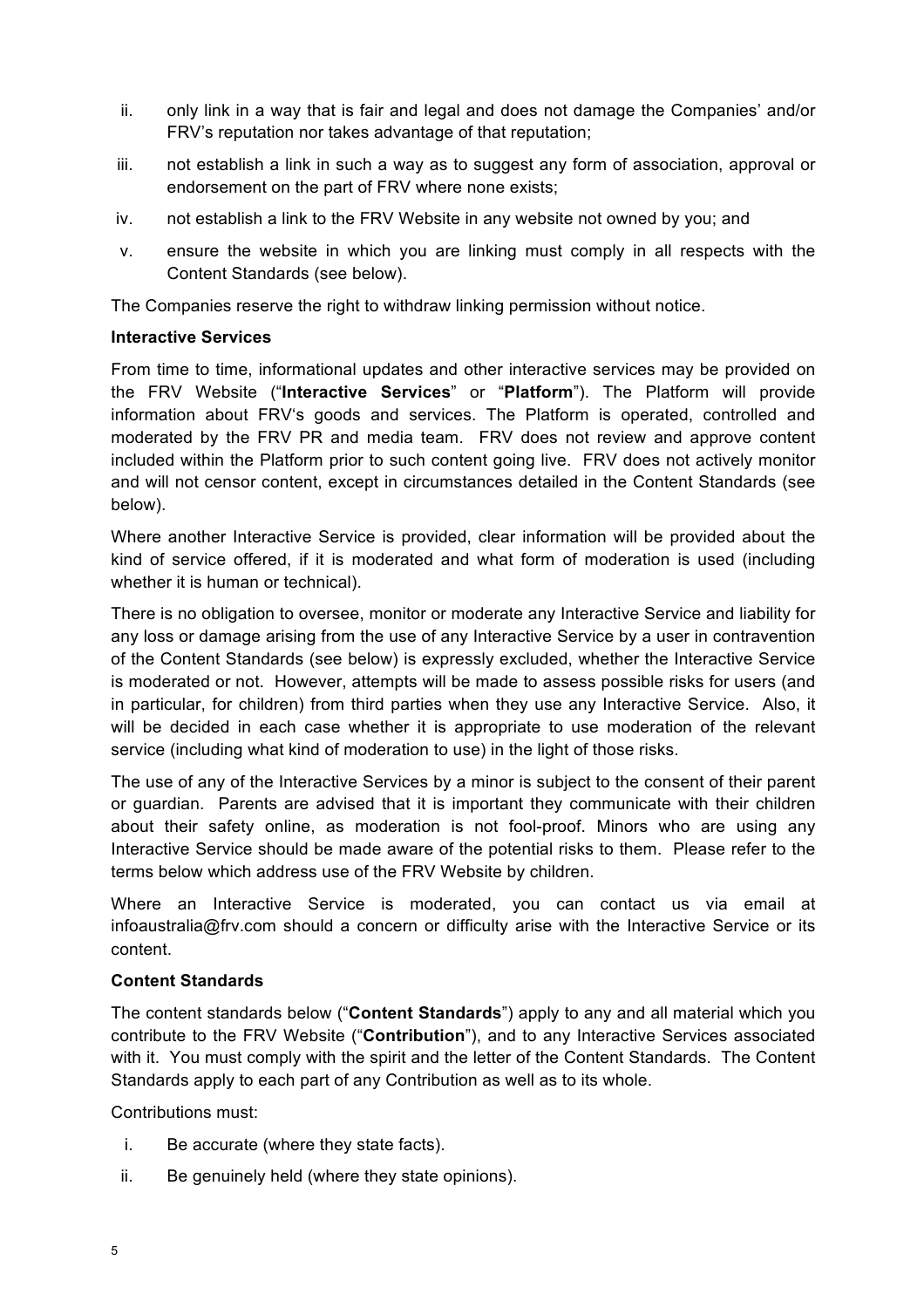iii. Comply with applicable law in Australia and in any country from which they are posted.

Contributions must not:

- i. Contain any material which is defamatory of any person.
- ii. Contain any material which is obscene, offensive, hateful or inflammatory.
- iii. Contain profanity or other material which would upset or offend others.
- iv. Promote sexually explicit material.
- v. Promote violence.
- vi. Promote discrimination based on race, sex, culture, religion, nationality, disability, sexual orientation or age.
- vii. Infringe any copyright, database right, trade mark or other intellectual property right of any other person.
- viii. Be likely to deceive any person.
- ix. Be made in breach of any legal duty owed to a third party, such as a contractual duty or a duty of confidence.
- x. Promote any illegal activity.
- xi. Be threatening, abuse or invade another's privacy, or cause annoyance, inconvenience or needless anxiety.
- xii. Be likely to harass, upset, embarrass, alarm or annoy any other person.
- xiii. Be used to impersonate any person, or to misrepresent your identity or affiliation with any person.
- xiv. Give the impression that they emanate from or are endorsed by Abdul Latif Jameel or any of its businesses, if this is not the case.
- xv. Advocate, promote or assist any unlawful act such as (by way of example only) copyright infringement or computer misuse.
- xvi. Engage in spam, malware, phishing or what may constitute spamming based on the latest tricks or tactics of spammers.

#### **Suspension and Termination**

The Companies will determine, in its discretion, whether there has been a breach of these terms of use through your use of the FRV Website. When a breach of these terms of use has occurred, the Companies (or any other Abdul Latif Jameel business) may take such action as it deems appropriate. Failure to comply with the Content Standards constitutes a material breach of these terms of use upon which you are permitted to use the FRV Website.

A breach of these terms of use may result in the Companies (or any other Abdul Latif Jameel business), at its complete discretion, taking all or any of the following actions:

- i. Immediate, temporary or permanent suspension and/or withdrawal of your right to use the FRV Website.
- ii. Immediate, temporary or permanent removal of any posting or material uploaded by you to the FRV Website.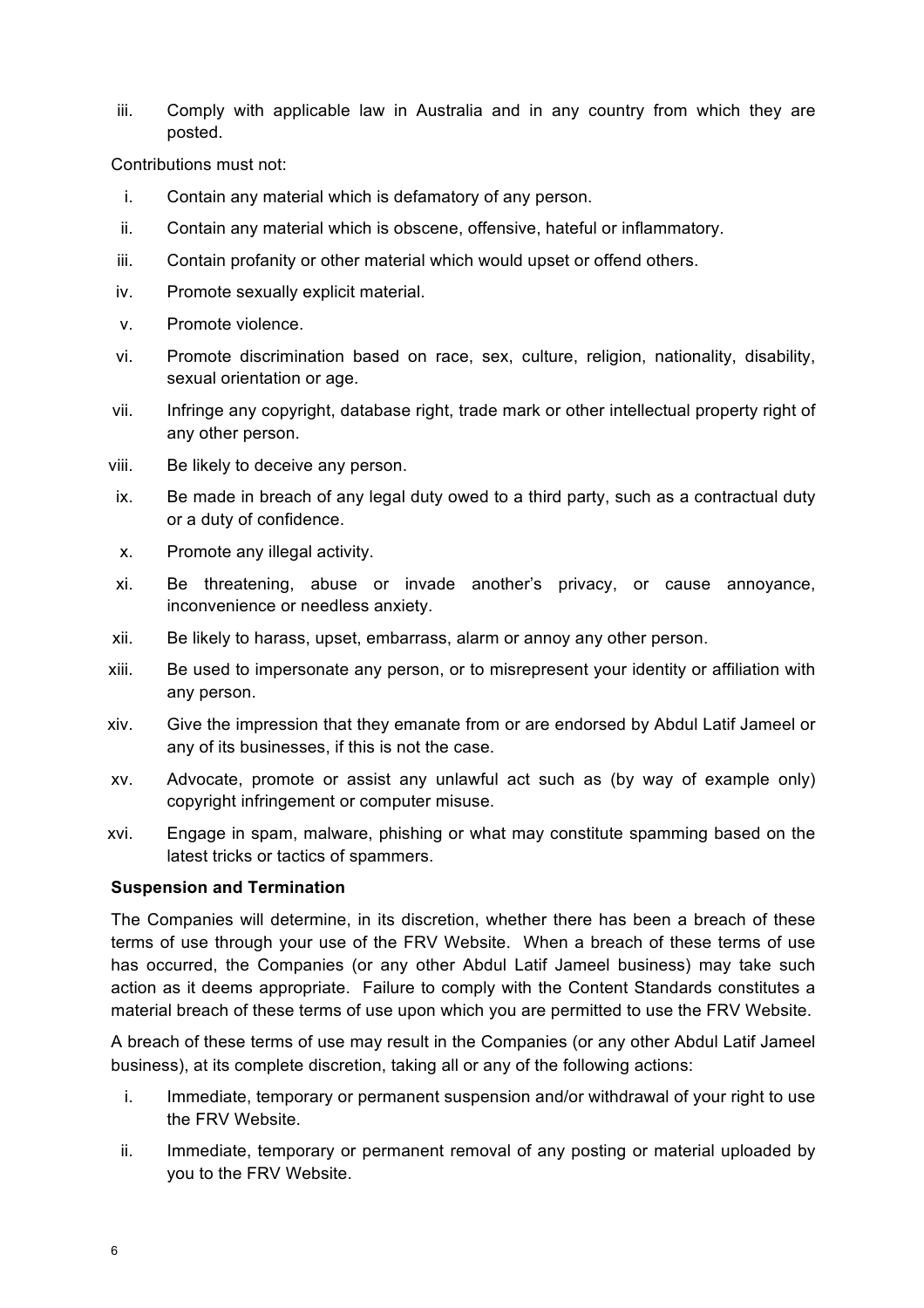- iii. Issue of a warning to you.
- iv. Legal proceedings against you for reimbursement of all costs on an indemnity basis (including, but not limited to, reasonable administrative and legal costs) resulting from the breach.
- v. Further legal action against you.
- vi. Disclosure of such information to law enforcement authorities.

All liability is excluded for actions taken by the Companies and/or any other Abdul Latif Jameel business in response to breaches of these terms of use. The responses described in this policy are not limited, and other actions may be taken by FRV.

To report and alleged violation of the Content Standards, please email infoaustralia@frv.com.

### **No reliance on information**

The FRV Website provides brief information and an overview about FRV or Fotowatio Renewable Ventures. The FRV Website provides no information which can be used for investment and/or transactional decisions. The Content is provided for information only and is of a general and approximate nature and it is not intended to amount to, nor is, information or advice on which you should rely. In particular the Content does not constitute professional, financial or investment advice. Professional or specialist advice should be obtained before taking, or refraining from, any action on the basis of the Content.

In providing information about Abdul Latif Jameel, the Companies are not acting, nor is it seeking to act, as a broker or dealer in respect of any securities of any companies or the information concerning such companies.

It is not guaranteed that the FRV Website, or any content on it, will be free from errors, inaccuracies or omissions. It is your responsibility to check any Content is accurate and/or complete.

The FRV Website may be updated from time to time, and may change the Content at any time. Although the Companies make reasonable efforts to update the information on the FRV Website, it makes no representations, warranties or guarantees, whether express or implied, that the Content is accurate, complete or up-to-date. Please note the Companies are under no obligation to update the Content.

#### **No offer**

Nothing on the FRV Website should be construed as a solicitation or offer, or recommendation, to acquire or dispose of any investment or to engage in any other transaction, or to provide any investment advice or service.

#### **Local regulatory restrictions**

The FRV Website is not directed at any person in any jurisdiction where (by reason of nationality, residence or otherwise) the access to or availability of the FRV Website is prohibited or which would be subject to any restriction, including registration or other requirements within such jurisdiction. We reserve the right to limit access to the FRV Website to any such persons. Persons who access the FRV Website do so on their own initiative and are responsible for compliance with applicable local laws and regulations. If in doubt, you should seek independent legal advice.

# **LIMITATION OF OUR LIABILITY**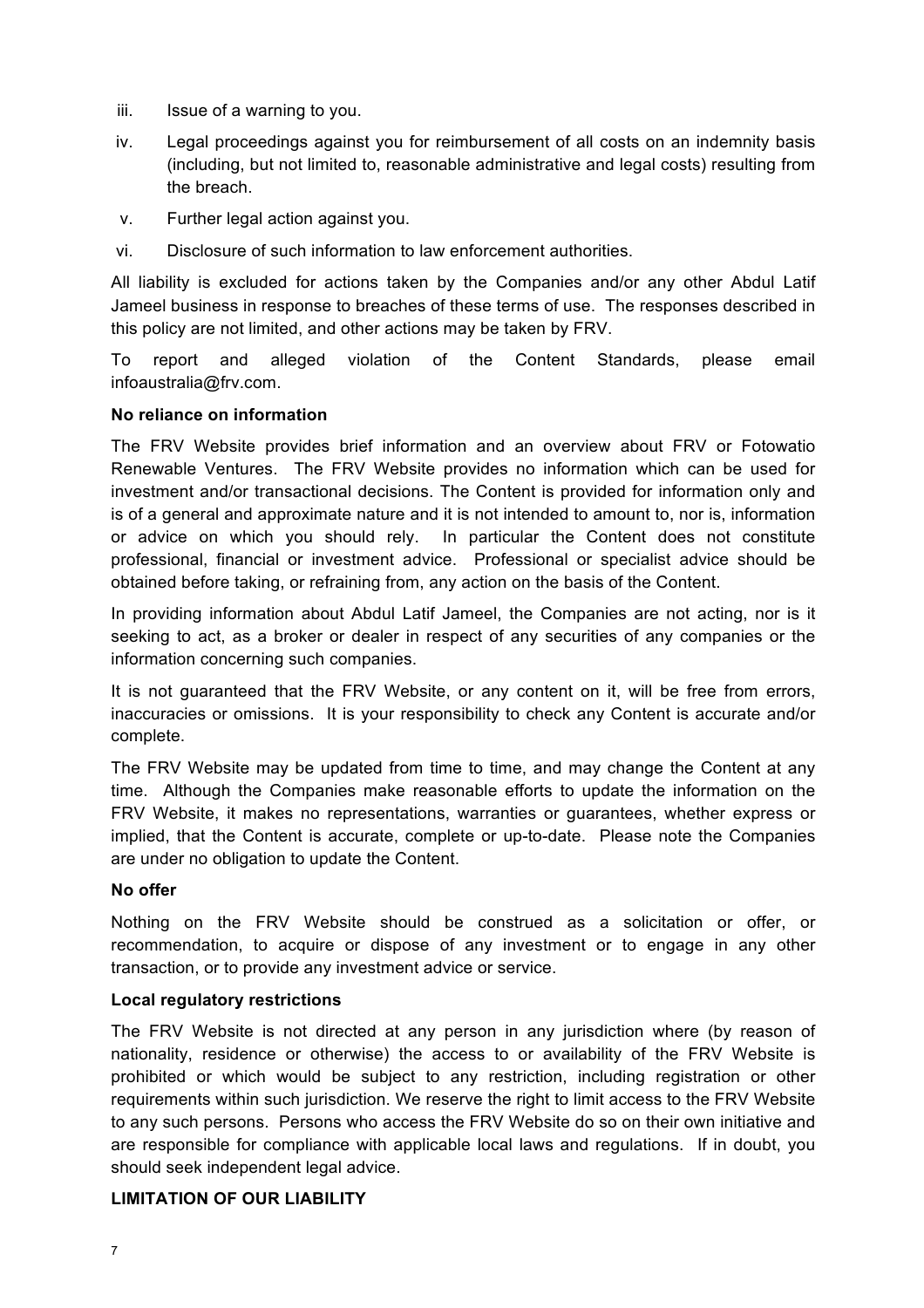**NOTHING IN THESE TERMS OF USE EXCLUDES OR LIMITS ANY FRV LIABILITY FOR DEATH OR PERSONAL INJURY ARISING FROM NEGLIGENCE, OR FRAUD OR FRAUDULENT MISREPRESENTATION, OR ANY OTHER LIABILITY THAT CANNOT BE EXCLUDED OR LIMITED BY APPLICABLE LAW.**

**TO THE MAXIMUM EXTENT PERMITTED BY LAW, FRV WILL NOT BE LIABLE TO ANY USER FOR ANY LOSS OR DAMAGE, WHETHER IN CONTRACT, TORT (INCLUDING NEGLIGENCE), BREACH OF STATUTORY DUTY, OR OTHERWISE, EVEN IF FORESEEABLE, ARISING UNDER OR IN CONNECTION WITH:**

- **i. USE OF, OR INABILITY TO USE, THE FRV WEBSITE;**
- **ii. USE OF OR RELIANCE ON ANY CONTENT DISPLAYED ON, OR MATERIAL PROVIDED VIA, THE FRV WEBSITE;**
- **iii. USE OF OR RELIANCE ON ANY CONTENT DISPLAYED ON, OR MATERIAL PROVIDED VIA, WEBSITES LINKED TO THE FRV WEBSITE INCLUDING WITHOUT LIMITATION THE CONTENT;**
- **iv. LOSS OR DAMAGE CAUSED BY A VIRUS, DISTRIBUTED DENIAL-OF-SERVICE ATTACK, OR OTHER TECHNOLOGICALLY HARMFUL MATERIAL THAT MAY INFECT YOUR COMPUTER EQUIPMENT, COMPUTER PROGRAMS, DATA OR OTHER PROPRIETARY MATERIAL DUE TO YOUR USE OF THE FRV WEBSITE OR ANY WEBSITE LINKED TO IT, OR TO YOUR DOWNLOADING OF ANY CONTENT OR MATERIAL ON IT, OR ON ANY WEBSITE LINKED TO IT; OR**
- **v. USE BY A PERSON IN A JURISDICTION WHERE THE ACCESS TO OR AVAILABILITY OF THE FRV WEBSITE IS PROHIBITED OR SUBJECT TO ANY RESTRICTION.**

**IF YOU ARE A BUSINESS USER, PLEASE NOTE THE FRV WEBSITE IS PROVIDED FOR PERSONAL USE ONLY AND IN ADDITION FRV ALSO WILL NOT BE LIABLE FOR:**

- **i. LOSS OF PROFITS, SALES, BUSINESS, OR REVENUE;**
- **ii. BUSINESS INTERRUPTION;**
- **iii. LOSS OF DATA;**
- **iv. LOSS OF ANTICIPATED SAVINGS;**
- **v. LOSS OF BUSINESS OPPORTUNITY, GOODWILL OR REPUTATION; OR**
- **vi. ANY INDIRECT OR CONSEQUENTIAL LOSS OR DAMAGE.**

# **NO WARRANTIES**

**TO THE MAXIMUM EXTENT PERMITTED BY LAW, THE FRV WEBSITE IS PROVIDED "AS IS" AND NO WARRANTIES OF ANY KIND ARE GIVEN EXPRESS OR IMPLIED IN RESPECT OF THE FRV WEBSITE, ALL CONTENT OF THE FRV WEBSITE AND IN THE MATERIAL PUBLISHED ON THE FRV WEBSITE, INCLUDING WITHOUT LIMITATION THE CONTENT. SPECIFICALLY, WITHOUT LIMITATION, FRV DOES NOT WARRANT THAT:** 

**i. YOU WILL BE ABLE TO USE THE FRV WEBSITE OR THAT IT WILL CONTINUE TO BE MADE AVAILABLE IN ITS CURRENT OR ANY OTHER FORM;**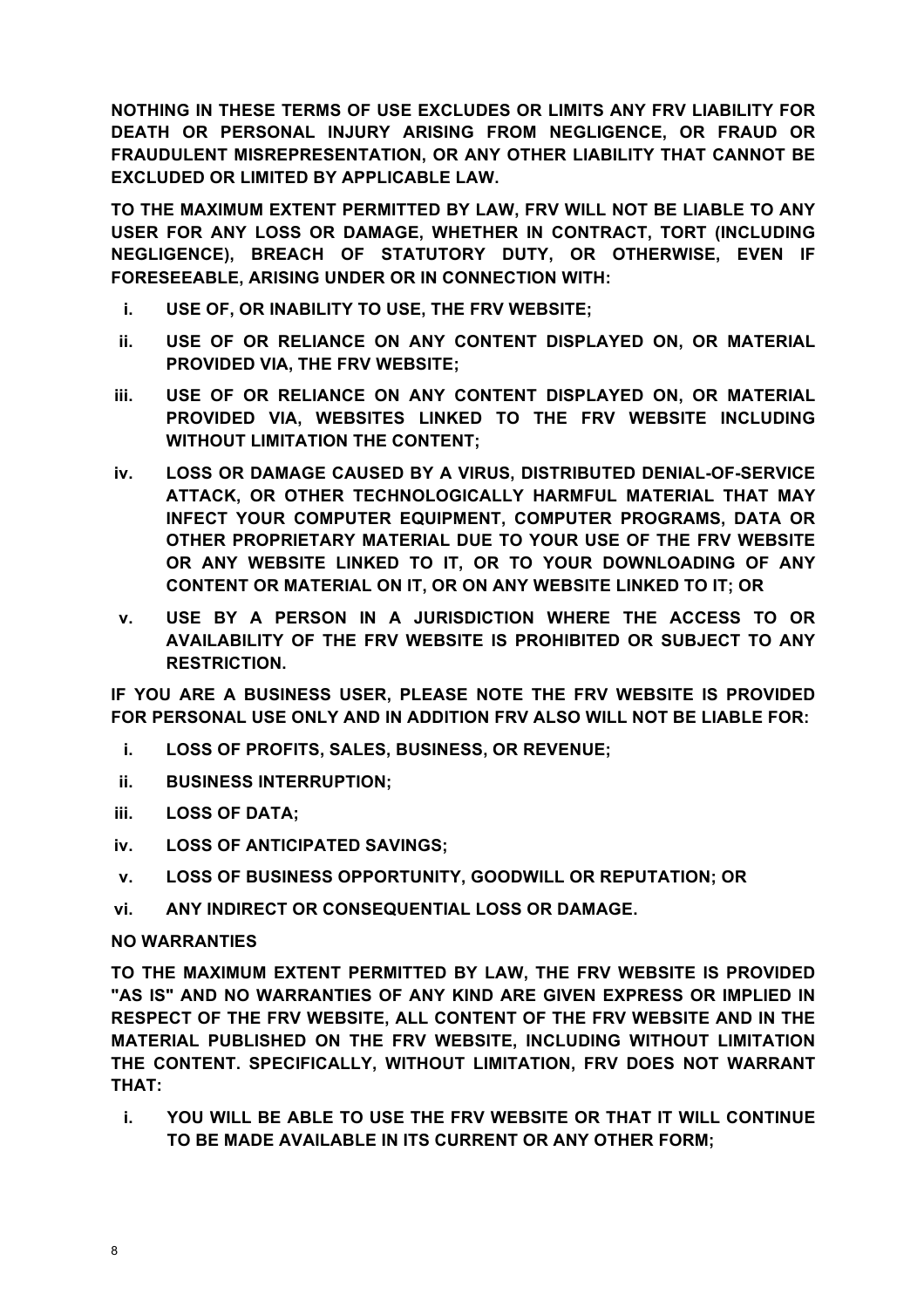- **ii. THE CONTENT ON THE FRV WEBSITE OR THE MATERIAL AVAILABLE VIA THE FRV WEBSITE, INCLUDING WITHOUT LIMITATION THE CONTENT, IS ACCURATE, COMPLETE OR UP-TO-DATE; NOR**
- **iii. THE FRV WEBSITE OR ANY SOFTWARE OR MATERIAL OF WHATSOEVER NATURE AVAILABLE ON OR DOWNLOADED FROM IT WILL BE FREE FROM VIRUSES OR DEFECTS, COMPATIBLE WITH YOUR EQUIPMENT OR FIT FOR ANY PURPOSE.**

**EXCEPT AS EXPRESSLY SET OUT IN THESE TERMS OF USE, AND TO THE MAXIMUM EXTENT PERMITTED BY LAW, ALL WARRANTIES, CONDITIONS AND REPRESENTATIONS EXPRESSED OR IMPLIED BY STATUTE, COMMON LAW OR OTHERWISE (INCLUDING, WITHOUT LIMITATION, WARRANTIES AS TO SATISFACTORY QUALITY, FITNESS FOR PURPOSE OR SKILL AND CARE) ARE HEREBY EXCLUDED TO THE FULLEST EXTENT PERMITTED BY LAW.**

If any guarantee, term, condition or warranty is implied into these terms of use under the Australian Consumer Law or any other applicable legislation **(a "Non-Excludable Provision")** and FRV are able to limit your remedy for a breach of a non-excludable provision, then FRV's liability for breach of the Non-Excludable Provision is limited to one or more of the following at FRV's option: (i) in the case of goods, the replacement of the goods or the supply of equivalent goods, the repair of the goods, the payment of the cost of replacing the goods or of acquiring equivalent goods, or the payment of the cost of having the goods repaired; or (ii) in the case of services, the supplying of the services again, or the payment of the cost of having the services supplied again.

# **INDEMNITY**

**YOU AGREE TO INDEMNIFY FRV AND FRV OFFICERS, DIRECTORS AND EMPLOYEES, IMMEDIATELY ON DEMAND, AGAINST ALL CLAIMS, LIABILITY, DAMAGES, COSTS AND EXPENSES, INCLUDING LEGAL FEES, ARISING OUT OF ANY BREACH OF THESE TERMS OF USE BY YOU OR ANY OTHER LIABILITIES ARISING OUT OF YOUR USE OF THE FRV WEBSITE.**

#### **Children aged under 16**

If you are under 16, you must ask your parent or a guardian before you:

- i. email the FRV Website or submit an enquiry
- ii. make a Contribution
- iii. ask FRV to email anything to you; or
- iv. send any information to FRV.

By continuing to use the FRV Website and any of the services offered by it, you are confirming you have received the informed consent of your parent or a legal guardian.

#### **Variation**

No variation of these terms of use by you shall be effective unless it is in writing and signed by both the parties.

### **Severability**